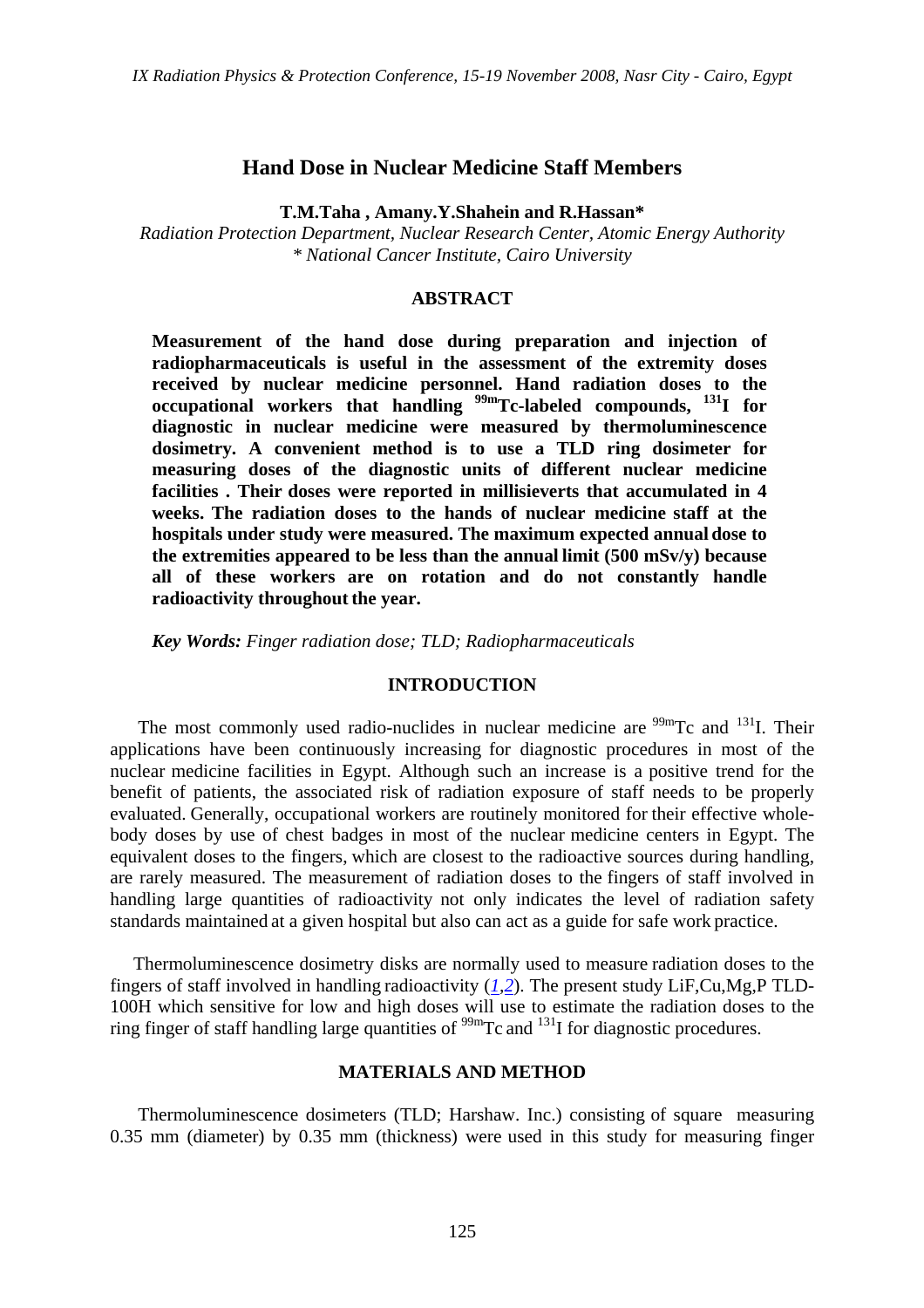doses for staff handling  $^{99m}$ Tc-labeled compounds and  $^{131}$ I for diagnosis cases. . The sensitivity variations of the used  $TLD(s)$  were less than  $\pm 10\%$ .

 The TLD were inserted in a plastic ring holder that could be adjusted for any finger size. The occupational workers wore them at the base of finger of the operating hand. The workers wearing these TLD were advised to wear rubber gloves over them to avoid any possible radioactive contamination. The TLD were kept in a low-background-radiation area when not in use.

The workers were evaluated from the diagnostic unit. These workers handled  $\frac{99 \text{m}}{2}$ Tclabeled compounds and eluted  $^{99}$ mTc (from the  $^{99}$ Mo- $^{99}$ mTc generator) and the preparation of  $99<sup>99m</sup>$ Tc-labeled compounds for diagnostic procedures. Doses to the finger base of diagnostic worker were measured.

 A control ring was kept in a low-background-radiation area for measuring the background response of the TLD. The staff used the ring dosimeters for 1 wk and returned them for measurements. Some of them were issued another batch of ring dosimeters for the next week if they had to perform identical work. The process was repeated for 4 wk for some of the workers. Thus, we could measure the finger doses for workers for a period ranging from1 to 4 wk.

 Exposed TLD were read with a Harshaw TLD reader. The doses were expressed in microsieverts or millisieverts by use of the reference dose calibrator.

#### **RESULTS**

Irradiated TLD chips with different doses of  $^{90}$ Sr irradiator were read by TLD-Reader. The individual response for each TLD-chip was obtained and corrected for background. The method used for the calibration procedure is described elsewhere  $(3)$ . The linearity of the different irradiated doses of irradiator against response of TLD-100H was presented in Fig.1. Table 1 shows the radiation doses to the hands of the diagnostic workers. As expected, the radiation doses to the hands of the nurses involved in intravenous administration were observed to be higher than those for the radiopharmacy staff whom are prepared the isotopes.



**Doses (mGy)**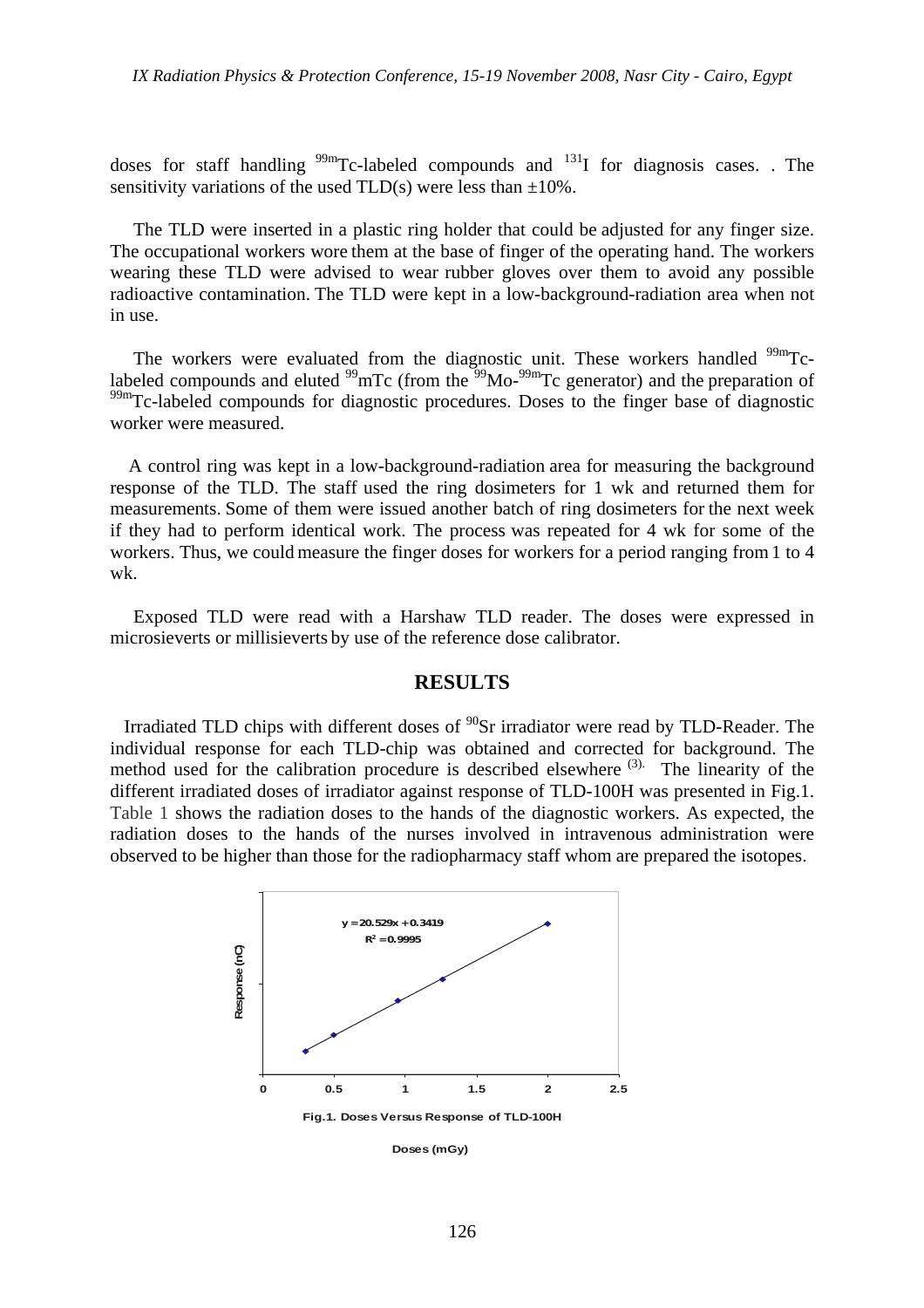| <b>Workers</b>      | <b>Activity</b><br>handled/Month<br>(GBq) | Dose (mSv)<br><b>Accumulated in 1 Month</b> |
|---------------------|-------------------------------------------|---------------------------------------------|
| Radiopharmacy       |                                           |                                             |
| Laboratory          |                                           |                                             |
|                     | 29.6                                      | 2.40                                        |
| $\overline{2}$      | 37                                        | 0.99                                        |
| 3                   | 29.6                                      | 1.20                                        |
|                     | 44.4                                      | 1.48                                        |
| Isotopes Injection  |                                           |                                             |
| 5                   | 29.6                                      | 0.5                                         |
| 6                   | 22.2                                      | 0.12                                        |
| Imaging technicians |                                           |                                             |
|                     |                                           | 0.96                                        |
| 8                   |                                           | 0.60                                        |
| 9                   |                                           | 0.44                                        |
| 10                  |                                           | 1.28                                        |

## **Table 1 Hand Doses for Group diagnostic workers Involved in handling I-131 and 99mTc-Labeled Compounds in two of the nuclear medicine facilities.**

# **DISCUSSION**

 Staff preparing , administering and injecting radiopharmaceuticals in nuclear medicine, for diagnostic imaging application, may receive significant radiation doses to their hands, particularly the fingers. Ring dosimeters are useful for measuring doses at the fingers of staff handling large quantities of Radiopharmaceuticals in nuclear medicine facilities. Finger doses can serve as a guide to suggest any needed modification in work practice to minimize radiation doses to the extremities. For all of the workers in this study, doses to the ring fingers that accumulated in 4 weeks suggested that exposure was not likely to exceed the annual limit of 500 mSv/y in our facility.

 In this study, relatively higher finger doses were observed for technician whom prepared radiopharmaceticals in hot laboratory , that gives indicator that the fume hood may be need to clean daily and check its negative pressure. The equivalent doses during injection were lower than that doses during preparation due to using lead syring during injection. The equivalent doses to extremities are lower than of the extremity dose limit during the measured periods. (The dose limit is 500 mSv/year) i.e the maximum dose received is lower than the dose limit . In our practice, exposure is not likely to exceed the annual limit of 500 mSv for any one of the staff members under normal prevailing work circumstances. (4)

# **CONCLUSION**

 The extremities annual doses were not exceed the annual dose limit. This gave indicator that the safety of the operational practice. To control exposure to the fingers, syringe shields made of lead or tungsten recommended to use to minimize the dose to extent, As Low As